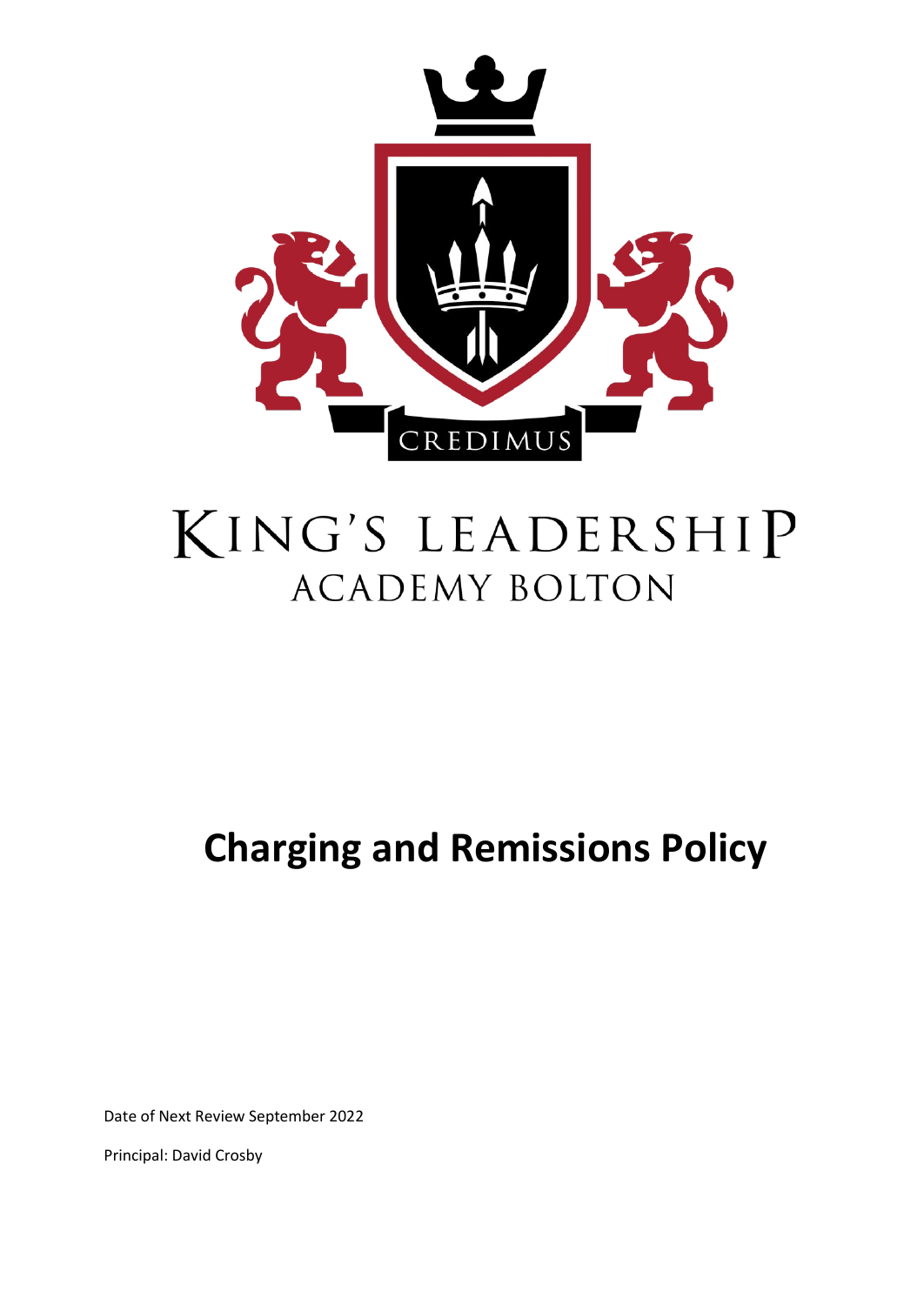#### **Rationale**

At King's Leadership Academy it is our earnest intent that all our pupils have an equal opportunity to benefit from academy's activities, both on and off site, within and outside the curriculum, regardless of their family's financial means. This policy sets out the academy's approach to charging and remissions. In formulating this policy it is the academy's intention is to ensure transparency in setting charges and ensure all pupils are able to access all the provision on offer.

This policy does not apply to charges made and determined by other organisations offering activities and services on the school premises.

| No.            | <b>Item</b>                | <b>Description</b>                                                                                                                                                                                     |
|----------------|----------------------------|--------------------------------------------------------------------------------------------------------------------------------------------------------------------------------------------------------|
|                |                            |                                                                                                                                                                                                        |
| 1              | <b>Admissions</b>          | No charge will be made for admission.                                                                                                                                                                  |
| $\overline{2}$ | <b>School Meals</b>        | No charge will be made for pupils entitled to free school<br>meals.                                                                                                                                    |
|                |                            | We will charge all pupils not entitled to free school meals<br>an amount determined by the Academy Trust. It is not the<br>intention of the Academy Trust to profit from the sale of<br>academy meals. |
| 3              | <b>Public examinations</b> | No charge will be made for the entry fee if the examination<br>is on the set list and the pupil has been prepared at the<br>school.                                                                    |
|                |                            | Where supported by school, we will not charge parents for<br>the entry fee if the examination is on the set list, but the<br>pupil was not prepared for it at school.                                  |

|   |                                                               | Where supported by school, we will not charge parents the<br>entry fee if the examination is not on the set list, but school                                                   |
|---|---------------------------------------------------------------|--------------------------------------------------------------------------------------------------------------------------------------------------------------------------------|
|   |                                                               | We may charge parents the examination fee if a pupil fails<br>without good reason to complete the requirements of a<br>public examination where the school originally paid the |
|   |                                                               | No charge will be made for activities provided during<br>school hours (with the exception of specialist music<br>tuition as agreed with parent – see Section 8).               |
| 4 | Activities for pupils that take<br>place during school hours  | No charge will be made for transport during school hours                                                                                                                       |
|   | ('School hours' are those when                                | A charge will be made to cover the cost of books or<br>materials where parents/guardians have confirmed in                                                                     |
|   | school is actually in session<br>and do not include the break | We may charge for:<br>Optional extras (section 5)                                                                                                                              |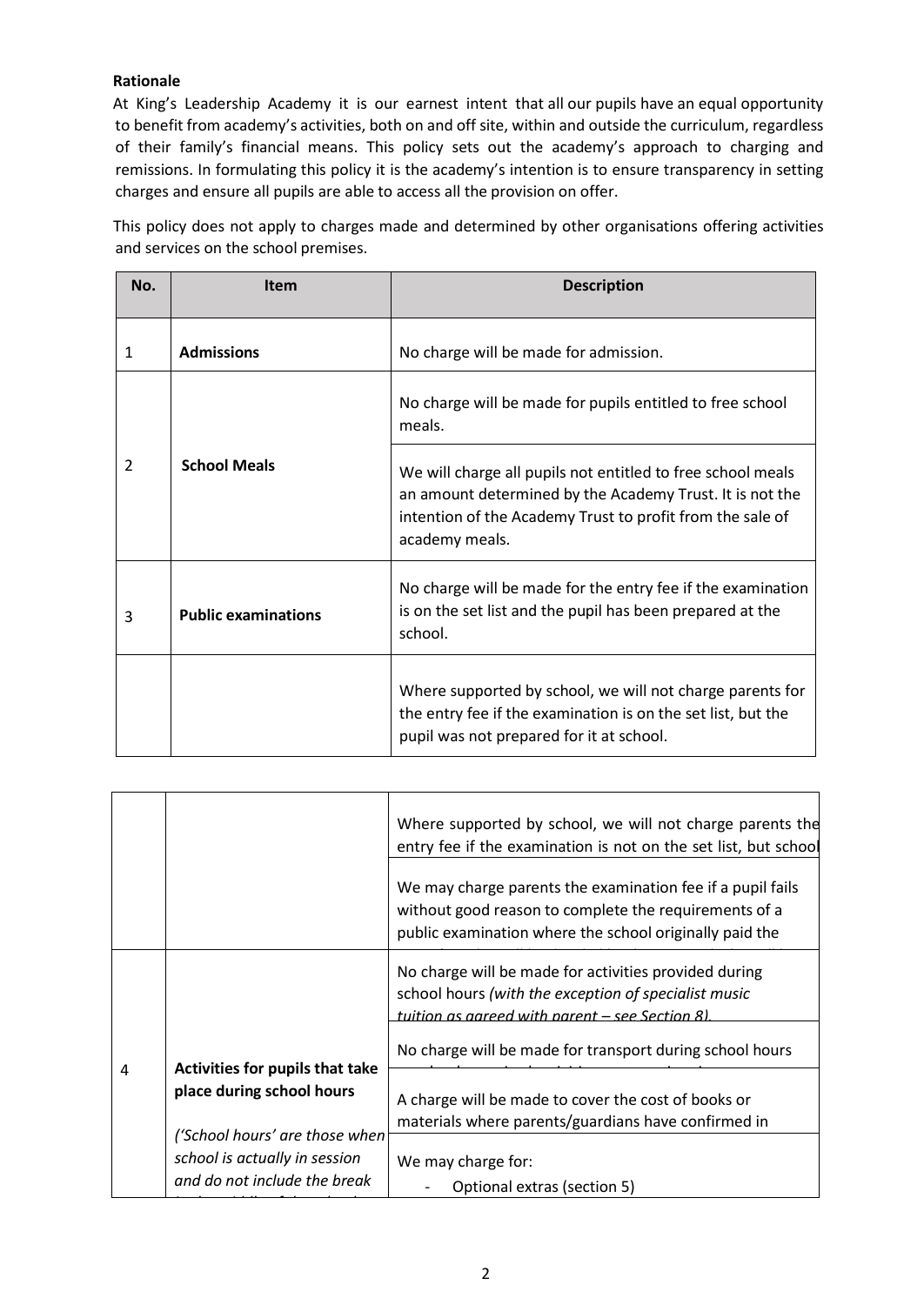|   |                                                                                  | There is no charge for activities that take place outside of<br>school hours when they are:                  |
|---|----------------------------------------------------------------------------------|--------------------------------------------------------------------------------------------------------------|
|   |                                                                                  | Part of the set curriculum<br>$\overline{\phantom{a}}$                                                       |
| 5 | <b>Activities that take place</b><br>outside of school hours<br>(nonresidential) | Part of the syllabus for a public examination that<br>$\sim$<br>the pupil's being prepared for by the school |
|   |                                                                                  | Part of the school's basic curriculum for religious<br>$\blacksquare$<br>education<br>Ontional extras        |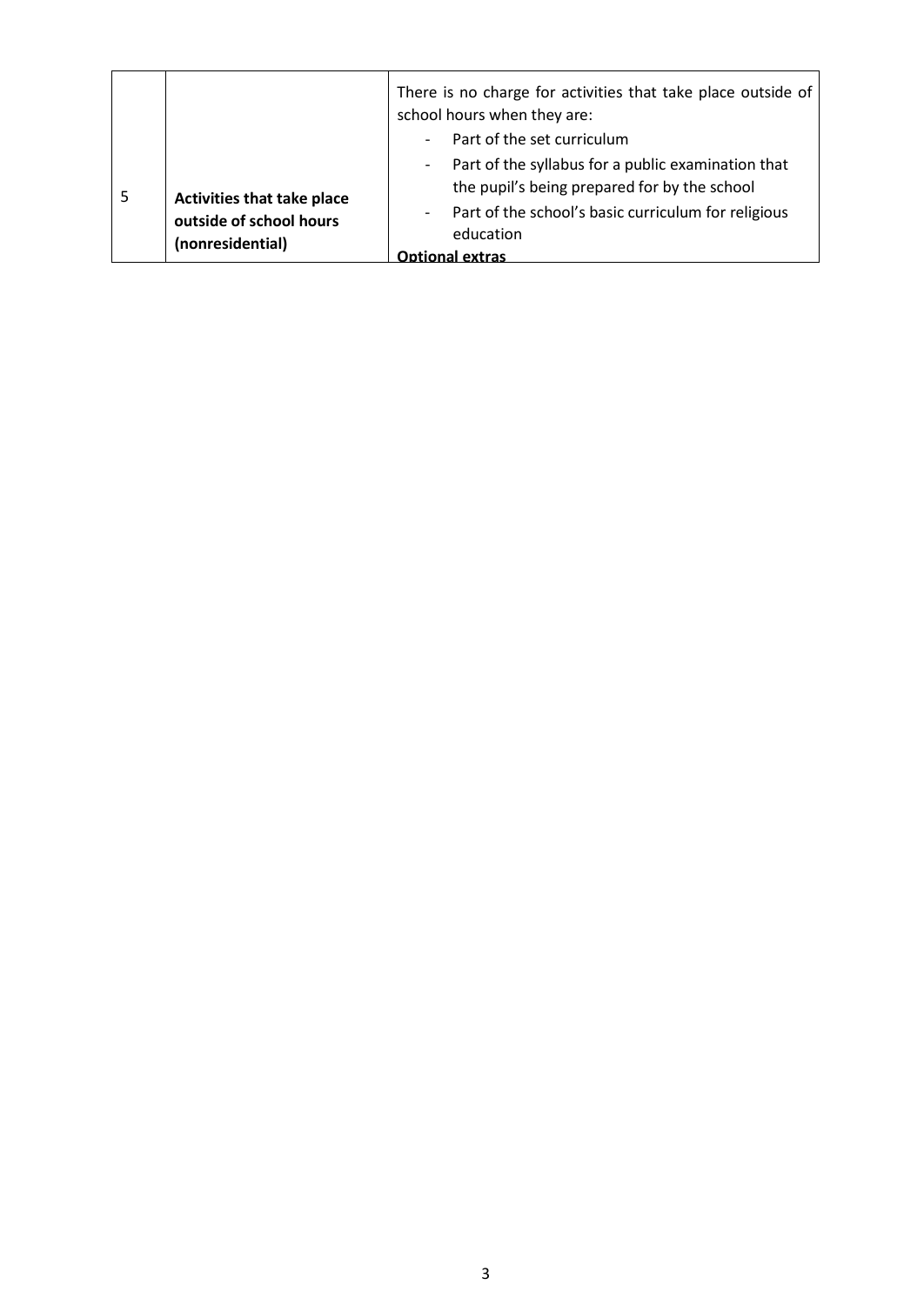|   |                                                                                                              | b) Part of a syllabus for a prescribed public<br>examination that the pupil is being prepared<br>for at the school<br>c) Part of religious education<br>Examination entry fee(s) if the registered pupil has<br>not been prepared for the examination(s) at the<br>school<br>Transport that is not taking the pupil to school or<br>to other premises where the local authority or<br>governing body has arranged for the pupil to be<br>provided with education<br>Board and lodging for a pupil on a residential visit.<br>Any charge made in respect of individual pupils will not<br>exceed the actual cost of providing the optional extra<br>activity, divided equally by the number of pupils<br>participating. In no circumstances will there be an element<br>of subsidy required for any pupils wishing to participate in<br>the activity whose parents are unwilling or unable to pay<br>the full charge.<br>Participation in any optional extra activity will be on the<br>basis of parental choice and a willingness to pay the<br>charges. The school will need to have the agreement of<br>parents before organising the provision of an optional<br>extra where charges will be made. |
|---|--------------------------------------------------------------------------------------------------------------|-------------------------------------------------------------------------------------------------------------------------------------------------------------------------------------------------------------------------------------------------------------------------------------------------------------------------------------------------------------------------------------------------------------------------------------------------------------------------------------------------------------------------------------------------------------------------------------------------------------------------------------------------------------------------------------------------------------------------------------------------------------------------------------------------------------------------------------------------------------------------------------------------------------------------------------------------------------------------------------------------------------------------------------------------------------------------------------------------------------------------------------------------------------------------------------------------------|
| 6 | <b>Activities that take place</b><br>partly during school hours<br>either on or off site<br>(nonresidential) | Where the majority of time spent on a non-residential<br>activity is within school hours, we must treat the activity as<br>if it is fully within school hours, and will apply the same<br>criteria to charging as set out in section 4.                                                                                                                                                                                                                                                                                                                                                                                                                                                                                                                                                                                                                                                                                                                                                                                                                                                                                                                                                               |
|   |                                                                                                              | If the majority of the time spent on a non-residential<br>activity is outside school hours, we must treat the activity<br>as if it happens fully outside school hours, and will apply<br>the same criteria to charging as set out in section 5.                                                                                                                                                                                                                                                                                                                                                                                                                                                                                                                                                                                                                                                                                                                                                                                                                                                                                                                                                       |
| 7 | <b>Residentials</b>                                                                                          | Residentials are classified as being within school hours if<br>the number of school sessions missed by the pupils is at<br>least 50% of the number of half days spent on the trip.                                                                                                                                                                                                                                                                                                                                                                                                                                                                                                                                                                                                                                                                                                                                                                                                                                                                                                                                                                                                                    |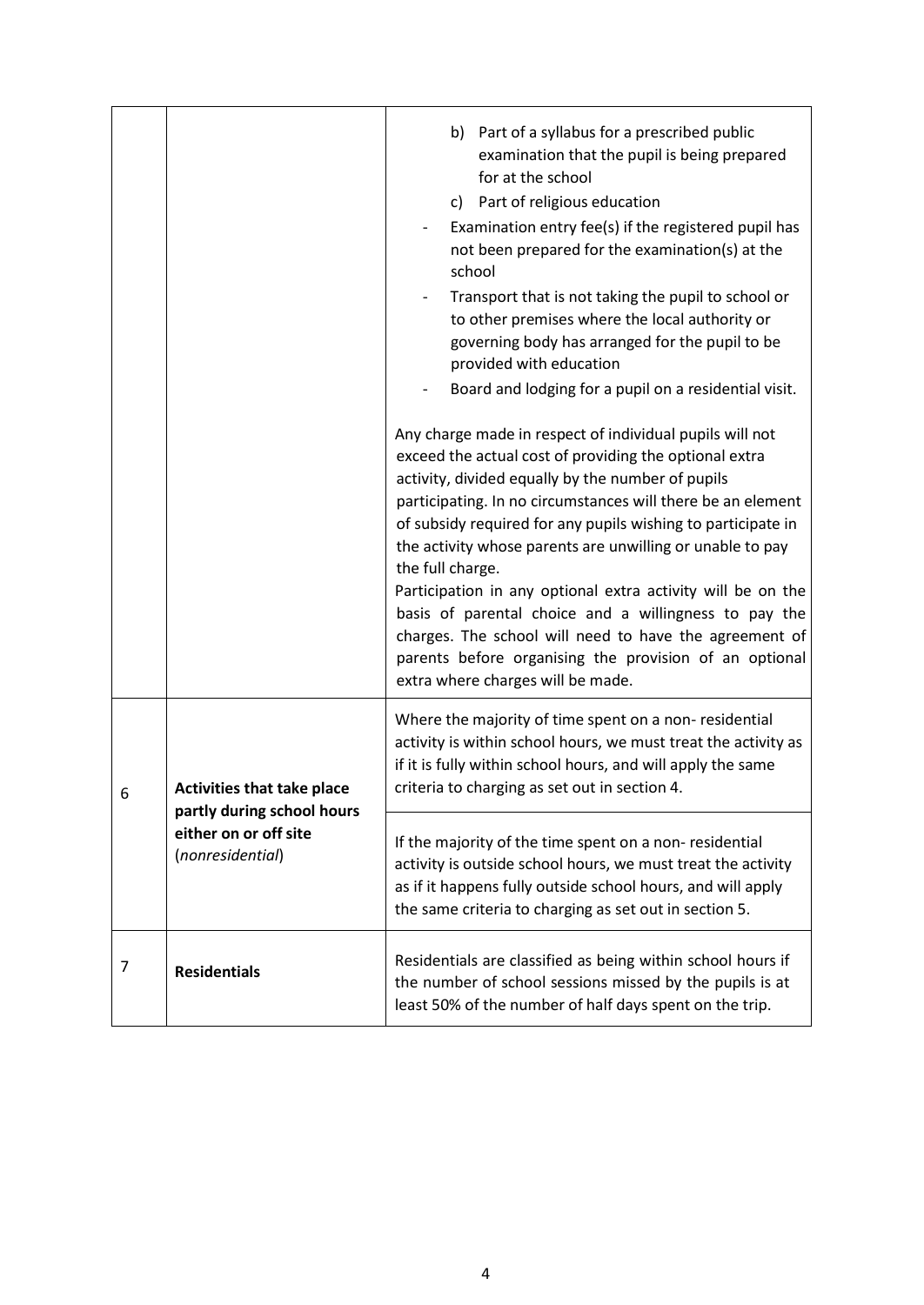|   |                                      | <b>Board and lodging</b><br>We will charge pupils an amount up to the full cost of<br>board and lodging on residentials whether it is classified as<br>taking place within or outside school hours EXCEPT where<br>pupils are legally entitled to remission. In such cases no<br>charge will be made for board and lodging. (See section 10<br>of quidance for details of legal entitlements to remissions)                                                                            |
|---|--------------------------------------|----------------------------------------------------------------------------------------------------------------------------------------------------------------------------------------------------------------------------------------------------------------------------------------------------------------------------------------------------------------------------------------------------------------------------------------------------------------------------------------|
|   |                                      | <b>Travel</b><br>If the residential is classified as being within school hours,<br>no charge will be made for travel costs (legal<br>requirement), although, a voluntary contribution may be<br>sought.<br>Where the residential is classified as being outside school<br>hours, a charge will be made for travel to cover the unit<br>cost per pupil other than those entitled to remissions (but<br>no paying pupil will be required to subsidise the cost of<br>non-paying pupils). |
|   |                                      | <b>Activities on residential</b><br>If the residential is classified as being within school hours<br>no charge can legally be made for the educational<br>activities provided. If the residential is classified as being<br>outside school hours, a charge will be made for the<br>educational activities provided (see section 5).                                                                                                                                                    |
|   |                                      | No charge will be made if the music tuition is an essential<br>part of the national curriculum or a public examination<br>syllabus being followed by the pupil (including instrument<br>hire, music books etc.)                                                                                                                                                                                                                                                                        |
|   |                                      | No charge will be made for the first programme in which a<br>whole class may engage. This includes instrument hire, music<br>books etc.                                                                                                                                                                                                                                                                                                                                                |
| 8 | Music tuition within school<br>hours | No charge will be made for instrumental and vocal tuition<br>within school hours for children in care (including instrument<br>hire, music books etc.)                                                                                                                                                                                                                                                                                                                                 |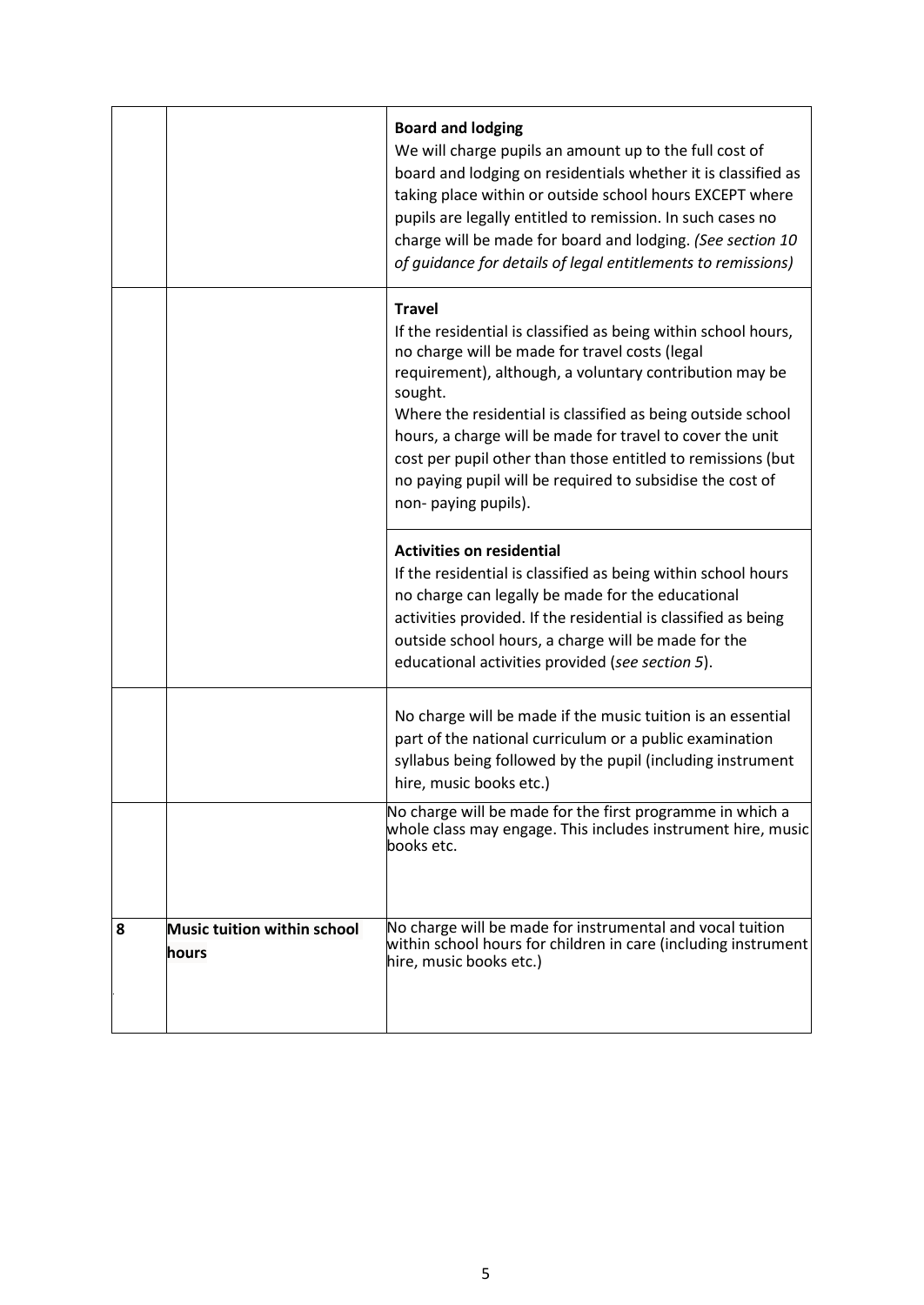|    |                                     | We will charge for all other instrumental and vocal tuition<br>requested by parents and delivered by specialist tutors<br>within school hours, whether offered to an individual or<br>group of pupils. Charges will be determined by the<br>Principal and the appropriate committee of the Academy<br>Trust and may vary depending on size of group, length of<br>lesson and type of instrument. |
|----|-------------------------------------|--------------------------------------------------------------------------------------------------------------------------------------------------------------------------------------------------------------------------------------------------------------------------------------------------------------------------------------------------------------------------------------------------|
|    |                                     | Where we make a charge for instrumental and vocal tuition<br>within school hours we will remit charges for pupils on free<br>school meals as defined in section 11 of guidance as well as<br>in certain other circumstances (e.g. for siblings) in order to<br>ensure specialist music tuition is accessible and affordable<br>for all children.                                                 |
| 9  | Damage to property and<br>breakages | We may seek to recover some or all of the costs incurred<br>due to wilful damage or breakage of school property. This<br>will be determined by the Principal.                                                                                                                                                                                                                                    |
|    |                                     | We may seek to recover some or all of the costs incurred<br>due to wilful damage or breakage of property belonging to<br>a third party where the school has been charged. This will<br>be determined by the Principal.                                                                                                                                                                           |
| 10 | <b>Remissions and Concessions</b>   | We will comply with legal requirements for remissions as<br>outlined throughout this document.                                                                                                                                                                                                                                                                                                   |
|    |                                     | We may choose to subsidise, in full or part, charges for<br>certain activities and pupils, as determined by the Academy<br>Trust as advised by the Principal. The circumstances in<br>which concessions are applied will be reviewed regularly.                                                                                                                                                  |
| 11 | <b>Voluntary Contributions</b>      | We may in certain circumstances invite parents to make a<br>voluntary contribution towards activities that are exempt<br>from charging.                                                                                                                                                                                                                                                          |